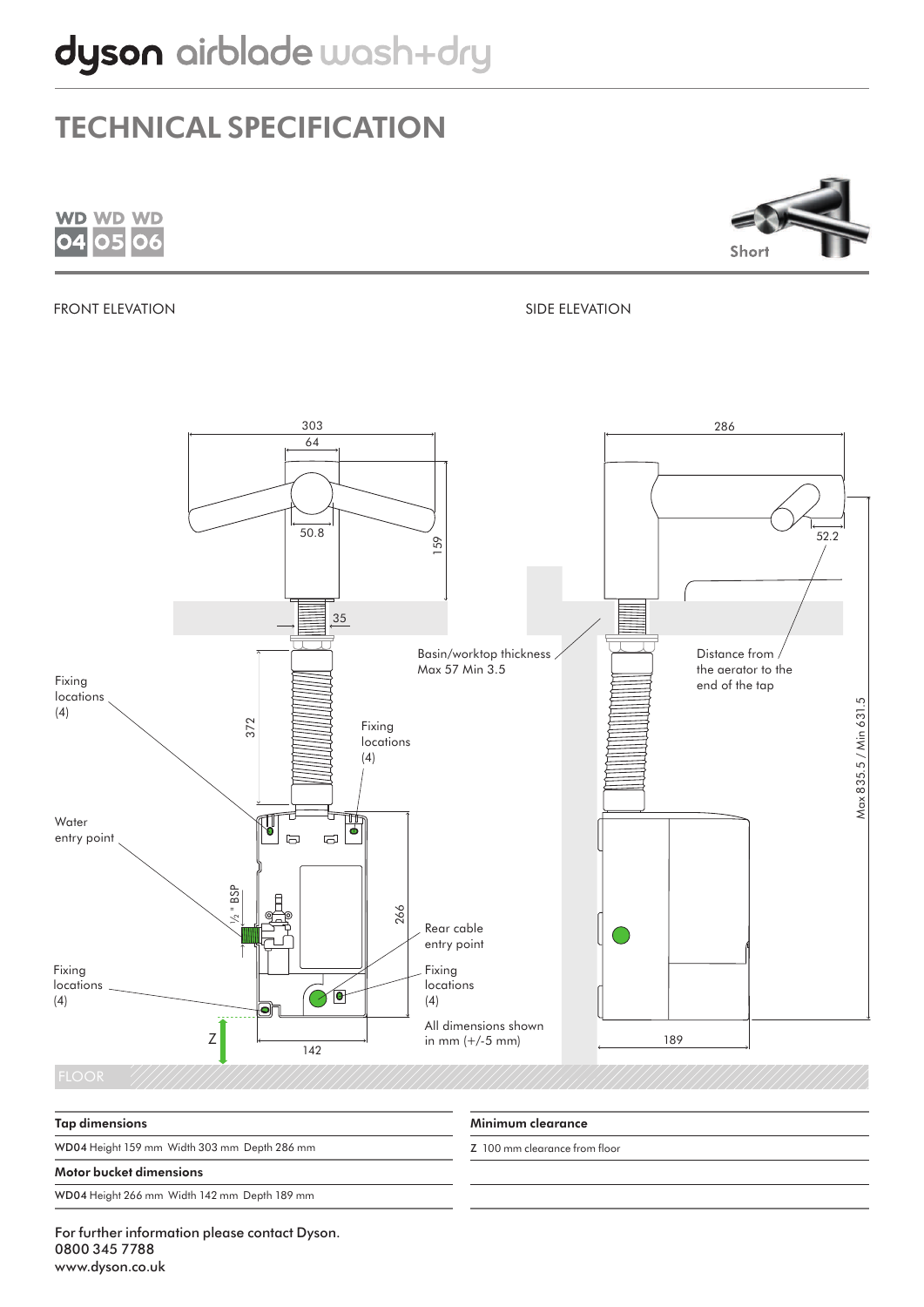





Minimum clearance Z 100 mm clearance from floor Tap dimensions WD05 Height 309 mm Width 303 mm Depth 286 mm Motor bucket dimensions WD05 Height 266 mm Width 142 mm Depth 189 mm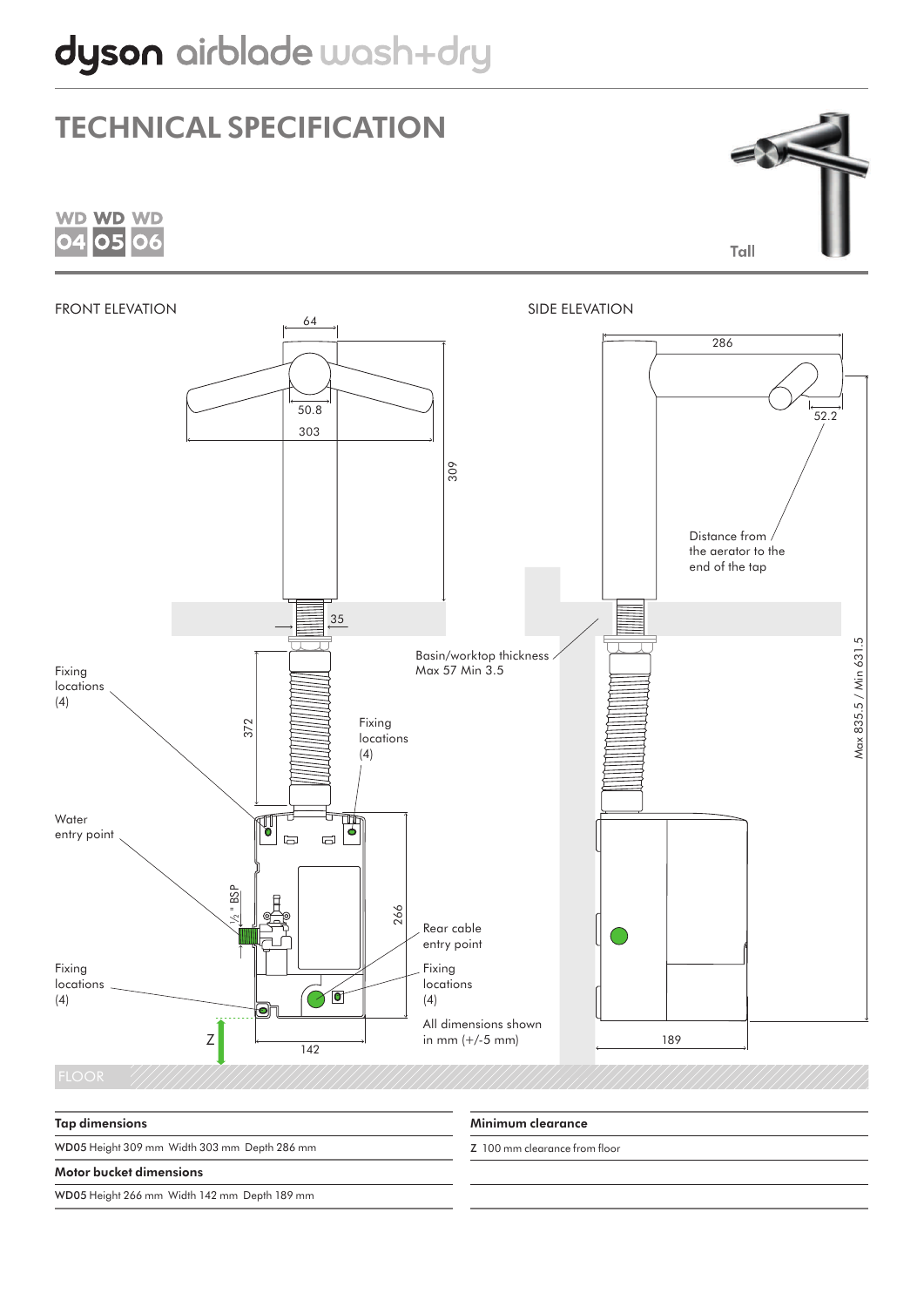

Tap dimensions

WD06 Length 312 mm Width 303 mm

#### Motor bucket dimensions

WD06 Height 266 mm Width 142 mm Depth 189 mm

#### Minimum clearance

Suggested installation height 955 mm from finished floor to centre of tap, depending on height of basin. Check installation guide for further details.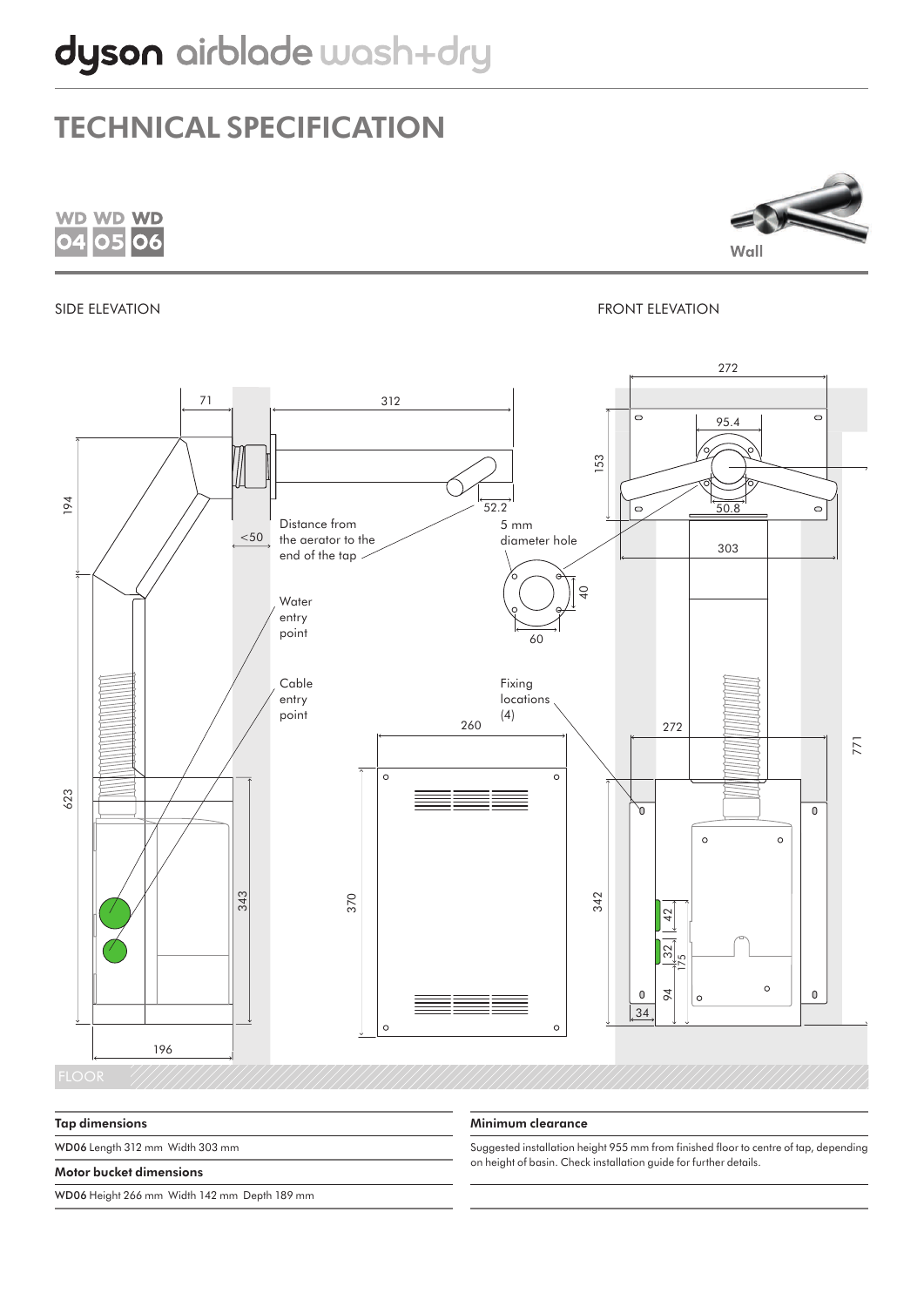



#### WD06 Wall installation

The Dyson Airblade Wash+Dry hand dryer is designed so that the motor unit is located behind the stud wall within a metal enclosure which is supplied with the Dyson Airblade Wash+Dry hand dryer (Fig.1). The vertical wall studs must be constructed so as to allow the metal enclosure to be fitted between them (Fig.2). One of the horizontal wall studs must be fitted a) so it holds the main weight of the metal duct and the unit, and b) so it is in the correct position for the tap stem.

For complete instructions, please refer to the printed installation guide supplied with the machine. It's also available online at www.dyson.co.uk/docs

Fig.1





Install plasterboard.



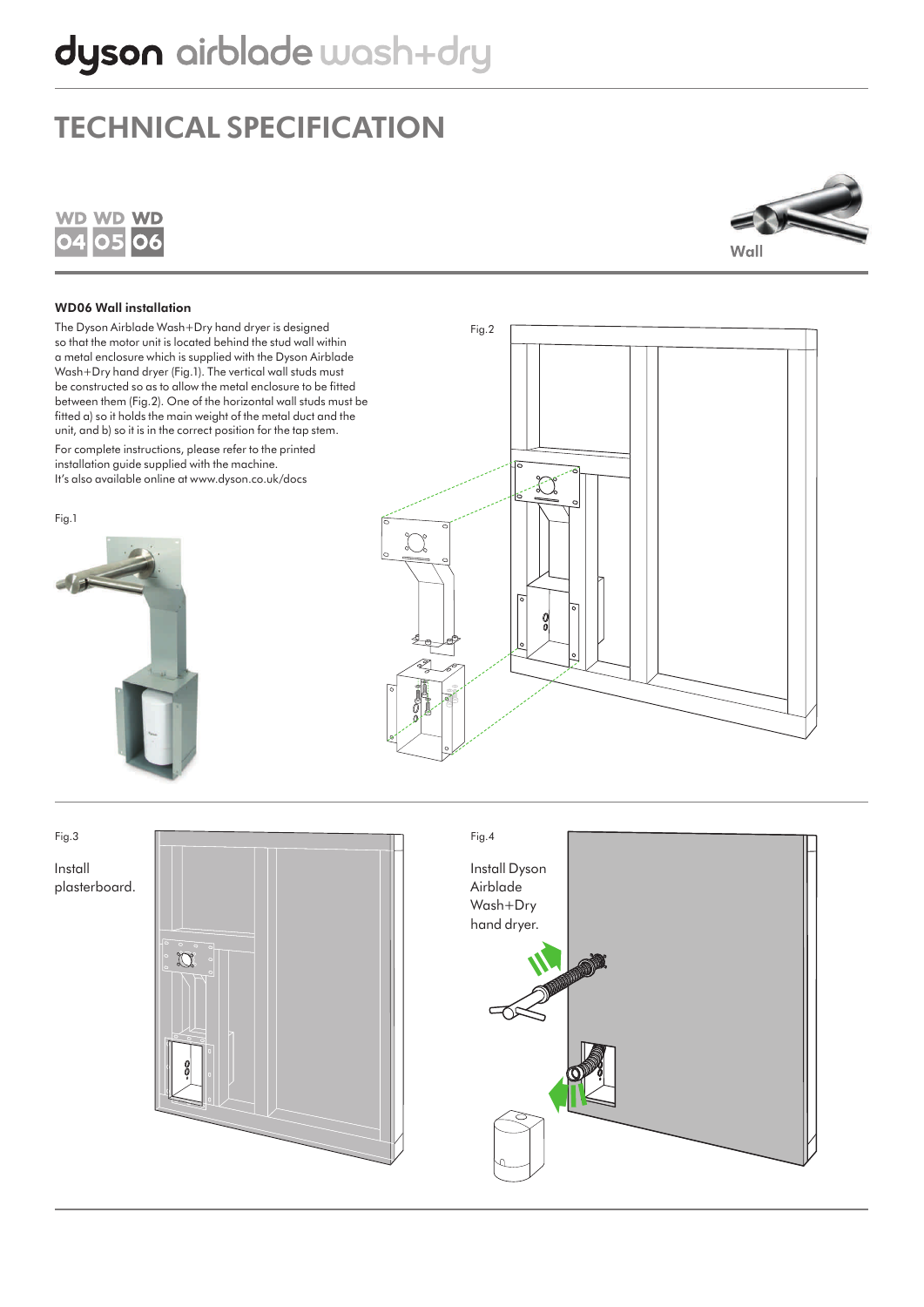# dyson airblade wash+dry

## TECHNICAL SPECIFICATION



| <b>Electrical</b>                                                                                                                     | <b>Basin specification</b>                                                                                                                                                                                                                                                                                                                                                                                                                                                                                                                                                                                                                                                                                                                                                                                                                                               |           |           |
|---------------------------------------------------------------------------------------------------------------------------------------|--------------------------------------------------------------------------------------------------------------------------------------------------------------------------------------------------------------------------------------------------------------------------------------------------------------------------------------------------------------------------------------------------------------------------------------------------------------------------------------------------------------------------------------------------------------------------------------------------------------------------------------------------------------------------------------------------------------------------------------------------------------------------------------------------------------------------------------------------------------------------|-----------|-----------|
| Input voltage/Frequency: 200-240V 50-60Hz                                                                                             | The Dyson Airblade Wash+Dry hand dryer is compatible with most<br>basin types. Ensure plugs are not installed in the basins and avoid<br>inserts with embedded plugs (e.g. ones that swivel or elevate).                                                                                                                                                                                                                                                                                                                                                                                                                                                                                                                                                                                                                                                                 |           |           |
| Motor specification: 1000W digital brushless motor                                                                                    |                                                                                                                                                                                                                                                                                                                                                                                                                                                                                                                                                                                                                                                                                                                                                                                                                                                                          |           |           |
| Operating temperature range: 0°-40°C, 32°-104°F                                                                                       |                                                                                                                                                                                                                                                                                                                                                                                                                                                                                                                                                                                                                                                                                                                                                                                                                                                                          |           |           |
| Heater type: None                                                                                                                     | Using a specially designed test method, Dyson engineers evaluated<br>the user experience of a wide range of basin types when used with<br>the Dyson Airblade Wash+Dry hand dryer. For further details on our<br>recommended basins, please see the guide on our website dyson.co.uk/docs                                                                                                                                                                                                                                                                                                                                                                                                                                                                                                                                                                                 |           |           |
| Standby power consumption: Less than 0.5 W                                                                                            |                                                                                                                                                                                                                                                                                                                                                                                                                                                                                                                                                                                                                                                                                                                                                                                                                                                                          |           |           |
| Construction                                                                                                                          |                                                                                                                                                                                                                                                                                                                                                                                                                                                                                                                                                                                                                                                                                                                                                                                                                                                                          |           |           |
| Tap construction: Stainless steel (brushed)                                                                                           | We recommend avoiding basins with the following geometric characteristics:<br>Flat bases immediately surrounding the drain hole<br>(nominally within a 60 mm radius).<br>Sloping back and front wall transitions in relation to the base of the basin.<br>See our pre-installation guide for further details: dyson.co.uk/docs<br><b>Basin dimensions:</b><br>All basin measurements are internal unless stated otherwise.<br>Minimum width of basin: 350 mm, Front to back - Minimum: 300 mm<br>Minimum depth of basin: 100 mm<br>Maximum depth of basin for WD05 only: 200 mm<br>(External measurement of vessel basin)<br>Basin materials: Basins with highly polished surfaces should be avoided,<br>e.g. reflective chrome. Porcelain or brushed metal is ideal. When multiple taps<br>are installed side-by-side, tap centres should be a minimum of 580 mm apart. |           |           |
| Under counter motor assembly construction: Moulded ABS (main unit)                                                                    |                                                                                                                                                                                                                                                                                                                                                                                                                                                                                                                                                                                                                                                                                                                                                                                                                                                                          |           |           |
| Exterior screw type: Torx T15                                                                                                         |                                                                                                                                                                                                                                                                                                                                                                                                                                                                                                                                                                                                                                                                                                                                                                                                                                                                          |           |           |
| Water ingress protection to IP35                                                                                                      |                                                                                                                                                                                                                                                                                                                                                                                                                                                                                                                                                                                                                                                                                                                                                                                                                                                                          |           |           |
| <b>Filter</b>                                                                                                                         |                                                                                                                                                                                                                                                                                                                                                                                                                                                                                                                                                                                                                                                                                                                                                                                                                                                                          |           |           |
| HEPA filter (glass fibre and fleece prelayer)                                                                                         |                                                                                                                                                                                                                                                                                                                                                                                                                                                                                                                                                                                                                                                                                                                                                                                                                                                                          |           |           |
| Captures 99.95% of particles the size of bacteria from the washroom air                                                               |                                                                                                                                                                                                                                                                                                                                                                                                                                                                                                                                                                                                                                                                                                                                                                                                                                                                          |           |           |
| Operation                                                                                                                             |                                                                                                                                                                                                                                                                                                                                                                                                                                                                                                                                                                                                                                                                                                                                                                                                                                                                          |           |           |
| Touch-free infra-red activation                                                                                                       |                                                                                                                                                                                                                                                                                                                                                                                                                                                                                                                                                                                                                                                                                                                                                                                                                                                                          |           |           |
| Hand dry time measurement: 14 seconds                                                                                                 |                                                                                                                                                                                                                                                                                                                                                                                                                                                                                                                                                                                                                                                                                                                                                                                                                                                                          |           |           |
| Operation lock-out period: 30 seconds                                                                                                 | <b>Standard guarantee</b>                                                                                                                                                                                                                                                                                                                                                                                                                                                                                                                                                                                                                                                                                                                                                                                                                                                |           |           |
| Airspeed at apertures: 341 mph / 549 km/h                                                                                             | 5 year parts, 5 year labour.                                                                                                                                                                                                                                                                                                                                                                                                                                                                                                                                                                                                                                                                                                                                                                                                                                             |           |           |
| Maximum altitude: 2,000 metres / 6,562 ft.                                                                                            |                                                                                                                                                                                                                                                                                                                                                                                                                                                                                                                                                                                                                                                                                                                                                                                                                                                                          |           |           |
| <b>Water operation</b>                                                                                                                | <b>Product range</b>                                                                                                                                                                                                                                                                                                                                                                                                                                                                                                                                                                                                                                                                                                                                                                                                                                                     |           |           |
| Water flow rate: 1.9 l/min normal fitted aerator.<br>4 l/min with low flow aerator supplied with product.                             | <b>WD04 Short</b>                                                                                                                                                                                                                                                                                                                                                                                                                                                                                                                                                                                                                                                                                                                                                                                                                                                        | WD05 Tall | WD06 Wall |
| Water temperature control: Thermostatic mixer recommended (not supplied)                                                              |                                                                                                                                                                                                                                                                                                                                                                                                                                                                                                                                                                                                                                                                                                                                                                                                                                                                          |           |           |
| Water pressure required: 1-8 bar                                                                                                      |                                                                                                                                                                                                                                                                                                                                                                                                                                                                                                                                                                                                                                                                                                                                                                                                                                                                          |           |           |
| Equipped with automatic duty flush -<br>every 24 hours for 60 seconds after the last use.                                             |                                                                                                                                                                                                                                                                                                                                                                                                                                                                                                                                                                                                                                                                                                                                                                                                                                                                          |           |           |
| Logistics                                                                                                                             |                                                                                                                                                                                                                                                                                                                                                                                                                                                                                                                                                                                                                                                                                                                                                                                                                                                                          |           |           |
| Net weight: WD04 4.26 kg; WD05 4.54 kg; WD06 9.51 kg                                                                                  |                                                                                                                                                                                                                                                                                                                                                                                                                                                                                                                                                                                                                                                                                                                                                                                                                                                                          |           |           |
| Packaged weight: WD04 6.76 kg; WD05 7.38 kg; WD06 13.65 kg                                                                            |                                                                                                                                                                                                                                                                                                                                                                                                                                                                                                                                                                                                                                                                                                                                                                                                                                                                          |           |           |
| Packaged dimensions: WD04 H303 × W284 × D291 mm<br>WD05 H434 $\times$ W275 $\times$ D288 mm; WD06 H610 $\times$ W375 $\times$ D302 mm |                                                                                                                                                                                                                                                                                                                                                                                                                                                                                                                                                                                                                                                                                                                                                                                                                                                                          |           |           |